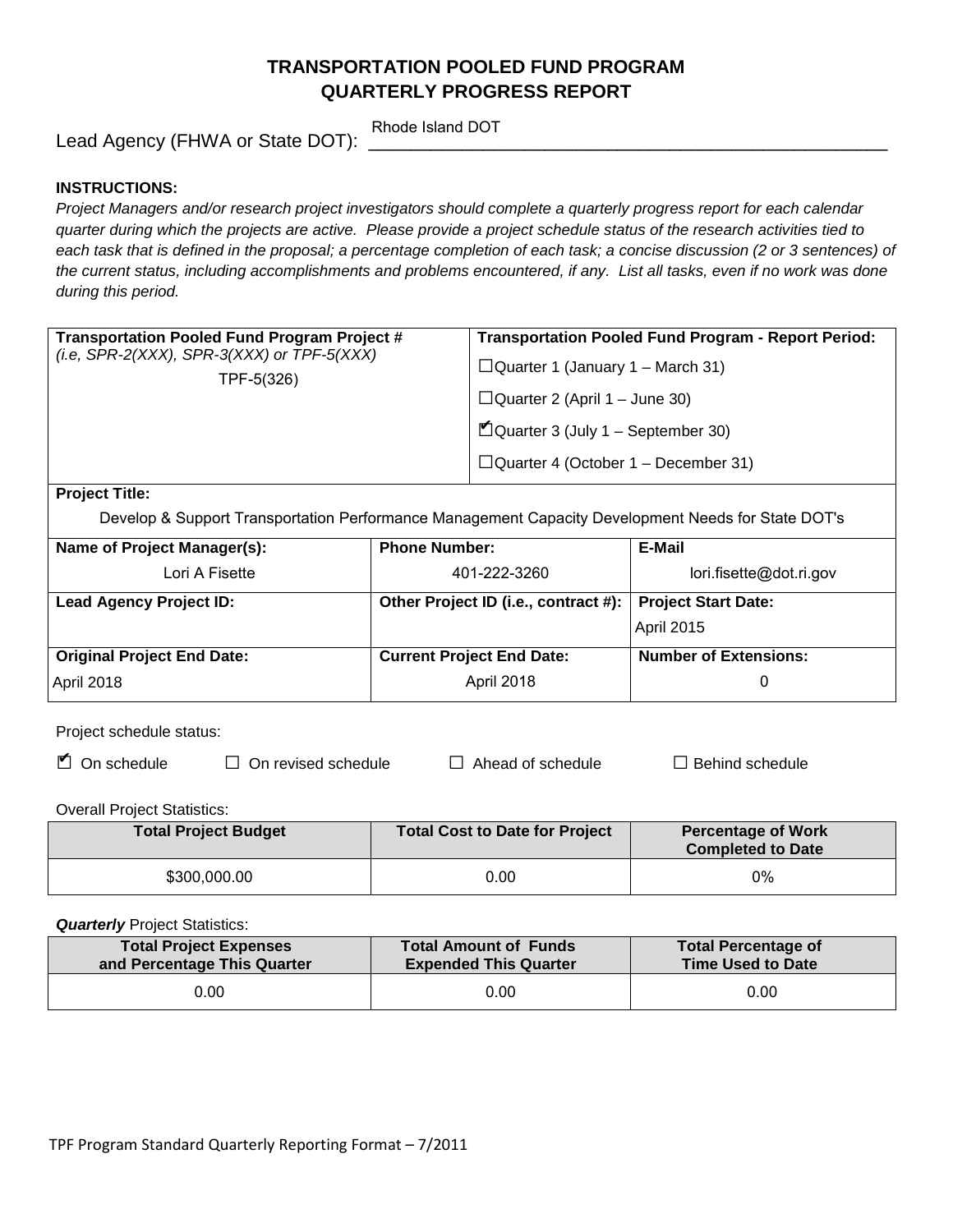# **Project Description**:

Objectives:

 The focus of this pooled fund project will be to research and assess training and educational needs of contributing members, develop and deliver training, and to facilitate the sharing and retention of performance management best practices. Funding will be used to:

• Identify Gaps in TPM Knowledge, Skills and Abilities—Conduct a needs analysis for learning and capacity development of contributing members resulting in a short and long-term capacity building roadmap;

• Develop and Deliver Learning and Capacity Development Resources—Develop training and educational material to meet the gaps identified in the knowledge, skills and abilities;

• Establish a TPM Information Clearinghouse—The TPM Information Clearinghouse will be used to showcase PM best practices, foster collaboration, and serve as a repository for PM resources; and

• Support Knowledge Transfer Among Pooled Fund States

Specifically this pooled fund will:

Guide the prioritization of needs for determining training and other educational support for contributing members:

 1. Provide and promote communication and information sharing among member States related to learning and capacity development needs in the areas of performance management and provide input on research topics.

2. Develop framework and roadmap for addressing learning and capacity development needs.

3. Identify learning and capacity development resources needed to support the development of PM skills.

 4. Develop online and/or blended training courses and materials that are suitable for a wide variety of audiences such as State Departments of Transportation (State DOTs), Metropolitan Planning Organizations (MPOs), Public Transit

## **Progress this Quarter (includes meetings, work plan status, contract status, significant progress, etc.):**

 1. Development of the Agreement between RI DOT and AASHTO for the administration of the Pooled Fund. The current status - the agreement continues under final review at RIDOT legal.

2. RIDOT met with FHWA and AASHTO to develop a needs assessment survey to document the needs of state DOT's. The survey is expected to be distributed to all TAC members within the next quarter. The information will serve as the basis for the work plan moving forward. We are expected with the vendor of the vendor of the vendor of the vendor

showled a regular cycle of review and updating. Develop and maintain a TPM Information  $C$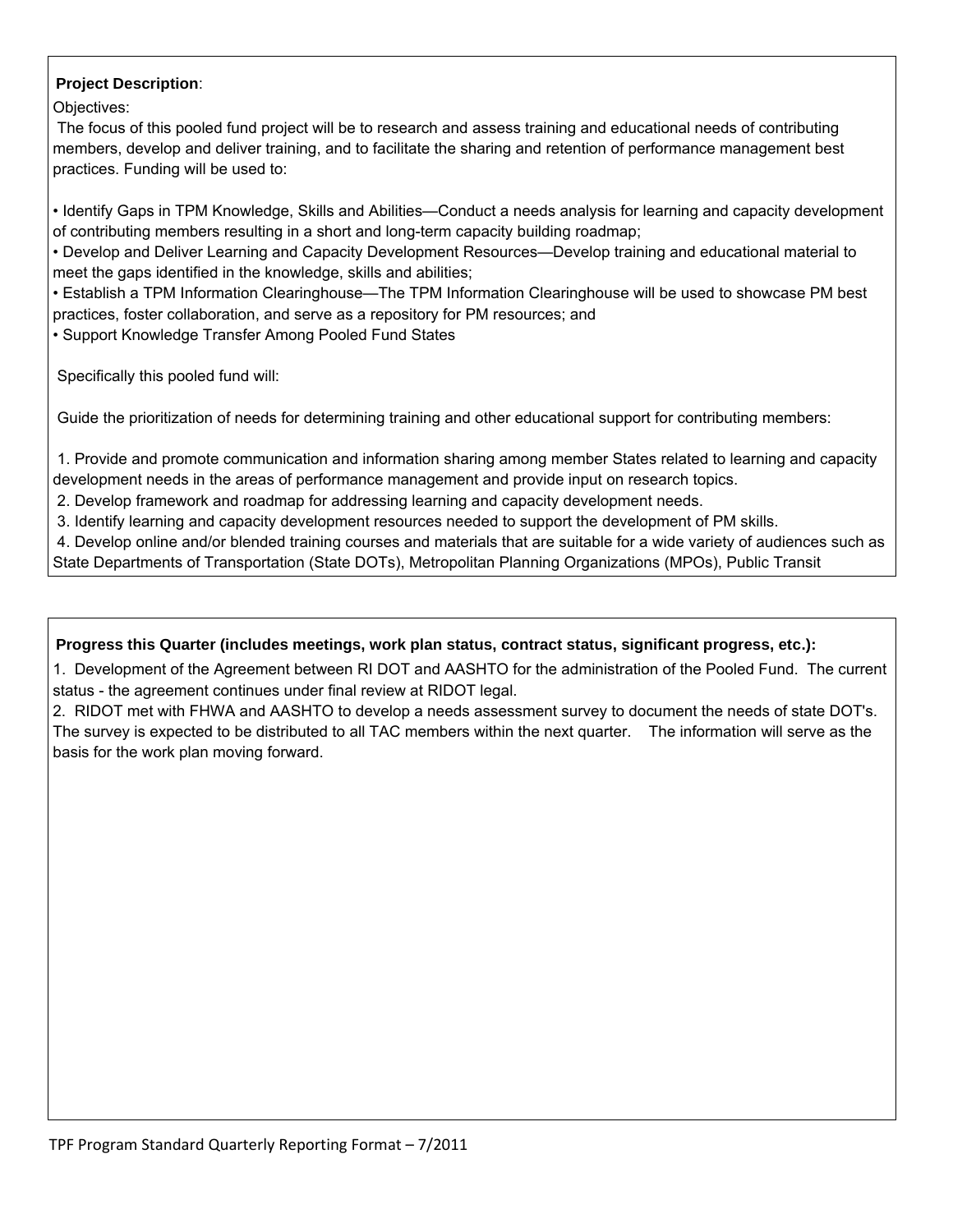### **Anticipated work next quarter**:

- 1. Finalization of agreement between RIDOT and AASHTO
- 2. Analyze information gleaned from the needs assessment survey to determine next steps.
- 3. Schedule and complete a TAC member conference call
- 4. Continue recruitment efforts

# **Significant Results:**

1. 18 partners to date including RI, this is 4 more than last quarter.